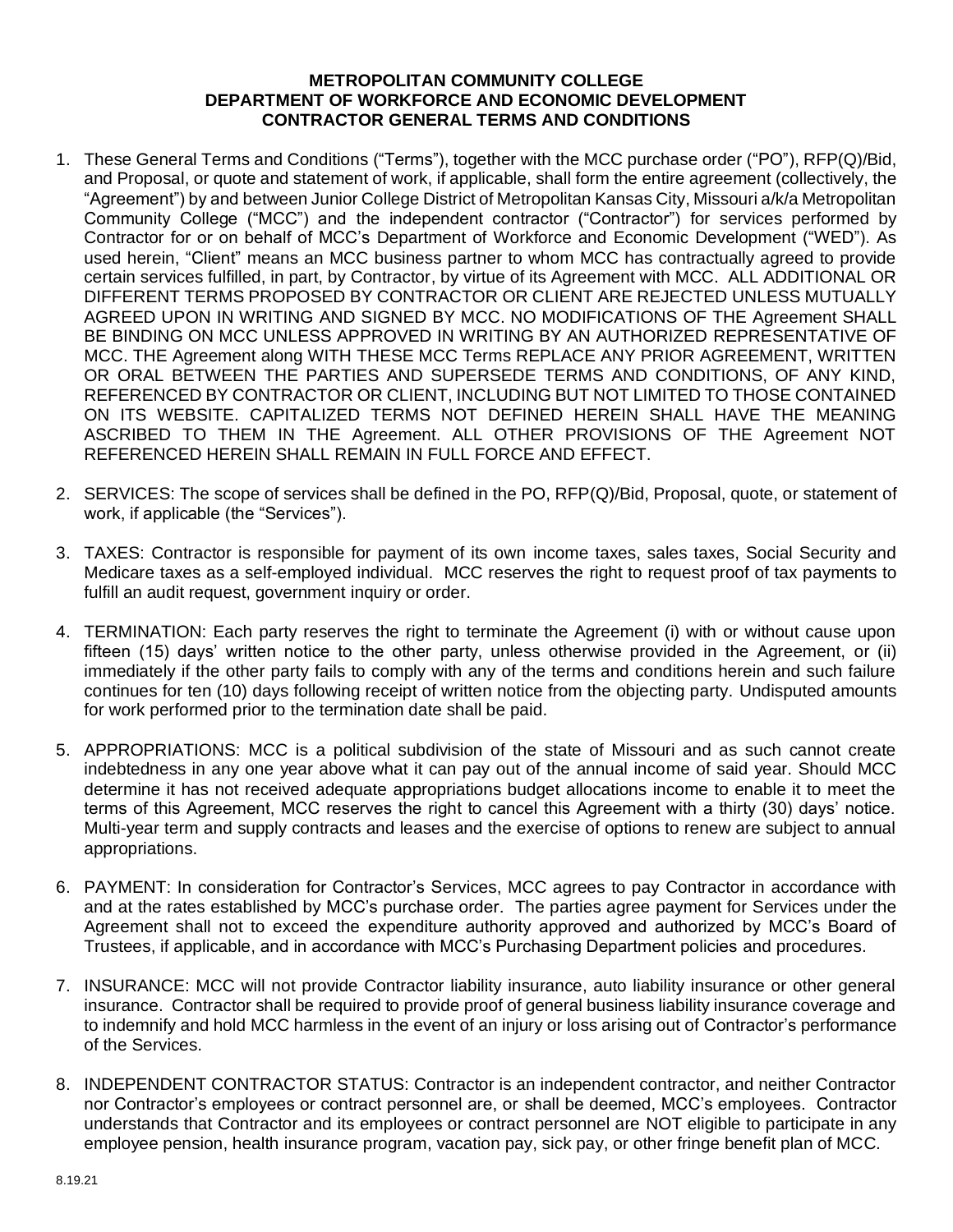- 9. BUSINESS LICENSES, PERMITS, AND CERTIFICATES: Contractor represents and warrants that Contractor and its employees and contract personnel will comply with all federal, state, and local laws requiring licenses, business permits, and certificates required to carry out the Services to be performed under the parties' Agreement.
- 10. CONTRACTOR EXPENSES; VEHICLES AND EQUIPMENT: Contractor shall be responsible for all expenses incurred while performing services for MCC unless otherwise agreed upon, in writing, signed by MCC. Contractor shall furnish all vehicles, equipment, tools, and materials used to perform the services required under the parties' Agreement.
- 11. NOTICES: All communications relating to the Agreement shall be in writing and may be (i) hand delivered, (ii) sent by overnight courier, (iii) shall be deemed received within five (5) business days after mailing if sent by registered or certified mail, return receipt requested, or (iv) upon confirmation of receipt when sent by electronic mail to the parties at the addresses written in the Agreement.
- 12. TRADEMARKS: No party shall use the name, trade name, trademark, or any other designation of MCC, or any contraction, abbreviation, adaptation, or simulation of any of the foregoing, in any advertisement or for any commercial or promotional purpose (other than in performing under the Agreement) without MCC's prior written consent in each case.
- 13. COPYRIGHTS: The parties acknowledge that any copyright in MCC course and course materials is owned by MCC and non-MCC parties shall take no action inconsistent with that copyright ownership, including but not limited to, agreeing not to reproduce, copy, or make derivative works of the course and course material. Any distribution of copies of the works as provided by MCC is limited to the term of the Agreement. No party shall reproduce or use MCC trademarks without the prior written permission of MCC, email being sufficient.
- 14. CONFIDENTIAL INFORMATION; FERPA: Except as may be required by the purpose of the Agreement or by law, each party understands and agrees that any disclosure or use of MCC's confidential or proprietary information for Contractor's own gain is prohibited and may result in irreparable injury to MCC and warrant MCC to seek injunctive relief. Access to and transmission of the education records of any student shall be in compliance with the Family Educational Rights and Privacy Act.
- 15. BINDING EFFECT: The Agreement is for the benefit only of the parties hereto.
- 16. ASSIGNMENTS: There will be no assignment or transfer of the Agreement, or of any interest in the Agreement, unless both parties agree in writing. No Services required under the Agreement may be performed under subcontract unless both parties agree in writing.
- 17. WAIVER: No covenant, term or condition, or the breach thereof, shall be deemed waived, except by written consent of the party against whom the waiver is claimed, and then only to the extent of such written consent. Acceptance by a party of any performance by another party after the time the same shall have become due shall not constitute a waiver by the first party of the breach or default unless otherwise expressly agreed to in writing.
- 18. FORCE MAJEURE:
	- (a) If a Force Majeure Event occurs, the party that is prevented by that Force Majeure Event from performing any one or more obligations under the Agreement (the "Nonperforming Party") will be excused from performing those obligations, on condition that: (1) the Nonperforming Party used reasonable efforts to perform its obligations; (2) the Nonperforming Party's inability to perform its obligations is not due to its failure to take reasonable measures to protect itself against the event or circumstances giving rise to the Force Majeure Event, and (3) the Nonperforming Party complies with its obligations under Subsection (c).
	- (b) "Force Majeure Event" means, with respect to a party, any event or circumstance, regardless of whether it was foreseeable, that was not caused by that party and that prevents a party from complying with any of its obligations under the Agreement.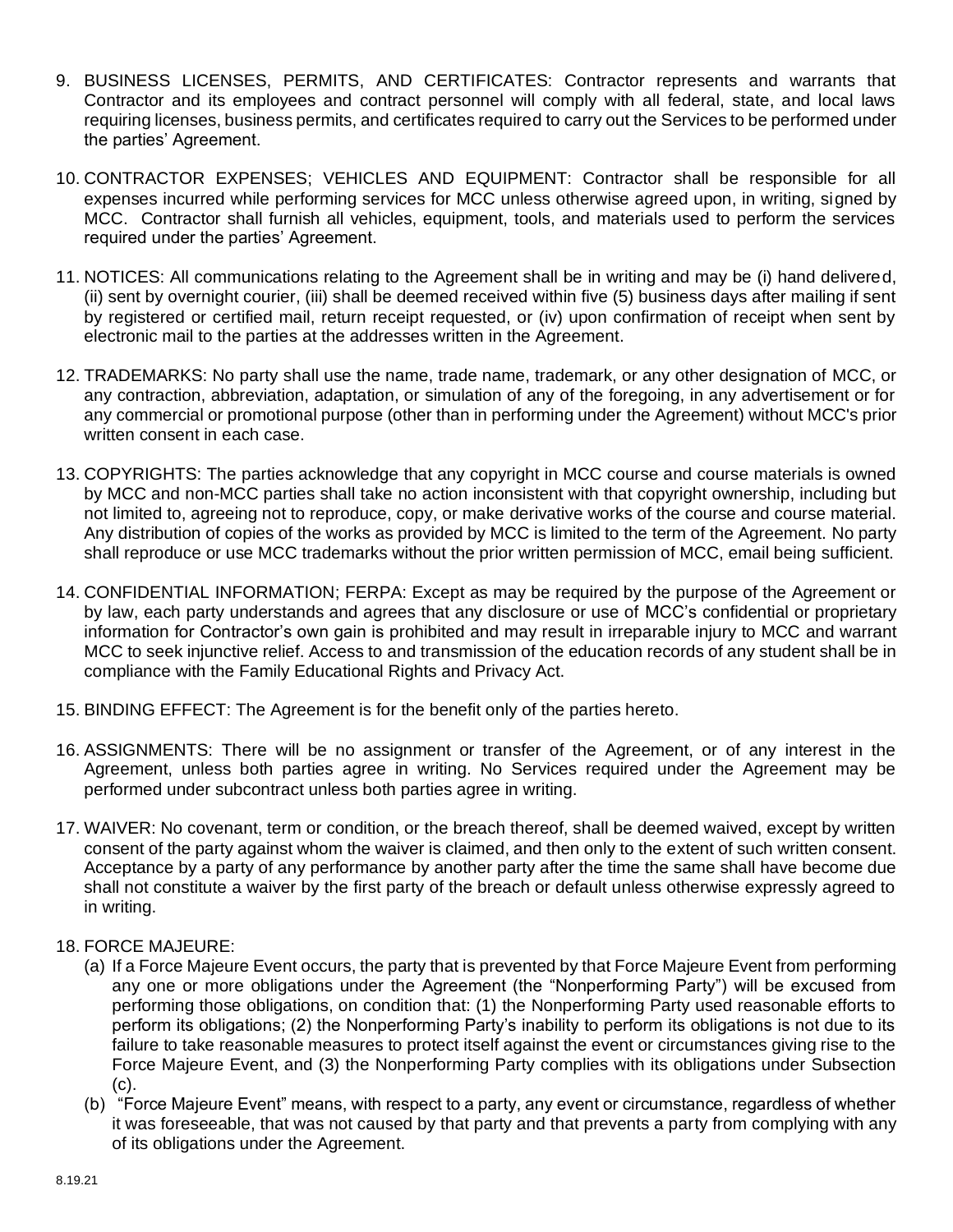- (c) Upon occurrence of a Force Majeure Event, the Nonperforming Party shall promptly notify the other party of occurrence of the Force Majeure Event, its effect on performance, and how long that party expects it to last. Thereafter the Nonperforming Party shall update that information as reasonably necessary. During a Force Majeure Event, the Nonperforming Party shall use reasonable efforts to limit damages to the other party and to resume its performance under the Agreement.
- 19. NO JOINT VENTURE: Nothing contained in the Agreement shall be construed as creating a joint venture, partnership, or employment or agency relationship between the parties.
- 20. POWERS AND AUTHORITY: Neither party may sign any document, perform any act, or make any commitment nor undertaking on behalf of the other party without such other party's express written consent.
- 21. NON-DISCRIMINATION: The parties agree not to discriminate against any employee or applicant for employment because of race, color, religion, age, sex, sexual orientation, gender identity, disability, national origin, veteran status or any other status protected by applicable law. The parties shall also abide by the requirements of 41 CFR § 60-300.5(a), and 41 CFR § 60-741.5(a). These regulations prohibit discrimination against qualified protected veterans and qualified individuals on the basis of disability, and require affirmative action by covered prime contractors and subcontractors to employ and advance in employment qualified protected veterans and individuals with disabilities.
- 22. ANTI-DISCRIMINATION AGAINST ISRAEL: In accordance with Missouri Revised Statute Section 34.600, titled the "Anti-Discrimination Against Israel Act," each party certifies it is not currently actively or indirectly engaged in and shall not, for the duration of the contract, actively or indirectly engage in a boycott of goods or services from the State of Israel and shall otherwise comply with the provisions of R.S.Mo. § 34.600.
- 23. MCC POLICIES: The parties shall follow and comply with all policies and procedures of MCC.
- 24. GOVERNING LAW: The Agreement is governed by and constructed in accordance with the substantive laws of the State of Missouri, without regard to choice of law principals. The forum for all disputes, claims, causes, and actions arising under the Agreement shall be Kansas City, Jackson County, Missouri.
- 25. COMPLIANCE WITH LAW. Each party represents and warrants it will comply with all applicable local, state, and federal laws, rules, regulations, directives, and orders pertaining to the operations and activities undertaken by the party, including but not limited to those pertaining to public health, safety, and welfare.
- 26. E-VERIFY WORK AUTHORIZATION: Pursuant to RSMo § 285.530(1), Contractor certifies that neither it or its subcontractors shall knowingly employ, hire for employment, or continue to employ an unauthorized alien to perform work within the state of Missouri. As a condition for the award of any contract or grant in excess of \$5,000.00 by MCC, Contractor affirms its enrollment and participation in a federal work authorization program with respect to the employees working in connection with the contracted Services and agrees to otherwise comply with all applicable provisions of § 285.530. Written documentation required by Missouri statute shall be furnished to MCC's Director of Purchasing.
- 27. ORDER OF PRECEDENCE: In the event of a conflict or inconsistency between the terms and conditions, specifications, scope of work, and pricing under the Agreement and the terms and conditions of any non-MCC invoice, purchase order, website or other non-MCC document incorporated into the Agreement by reference, the Agreement as defined herein, including these Terms, shall govern.
- 28. SOVEREIGN IMMUNITY: No Agreement provision shall be construed to constitute a waiver by the Junior College District of Metropolitan Kansas City, Missouri (a/k/a Metropolitan Community College or MCC) or the State of Missouri of any immunities from suit or liability that MCC or the State of Missouri may have under RSMo § 537.600 or by operation of the law, including any statutory rights to limitations of liability or caps on damages for tort claims.